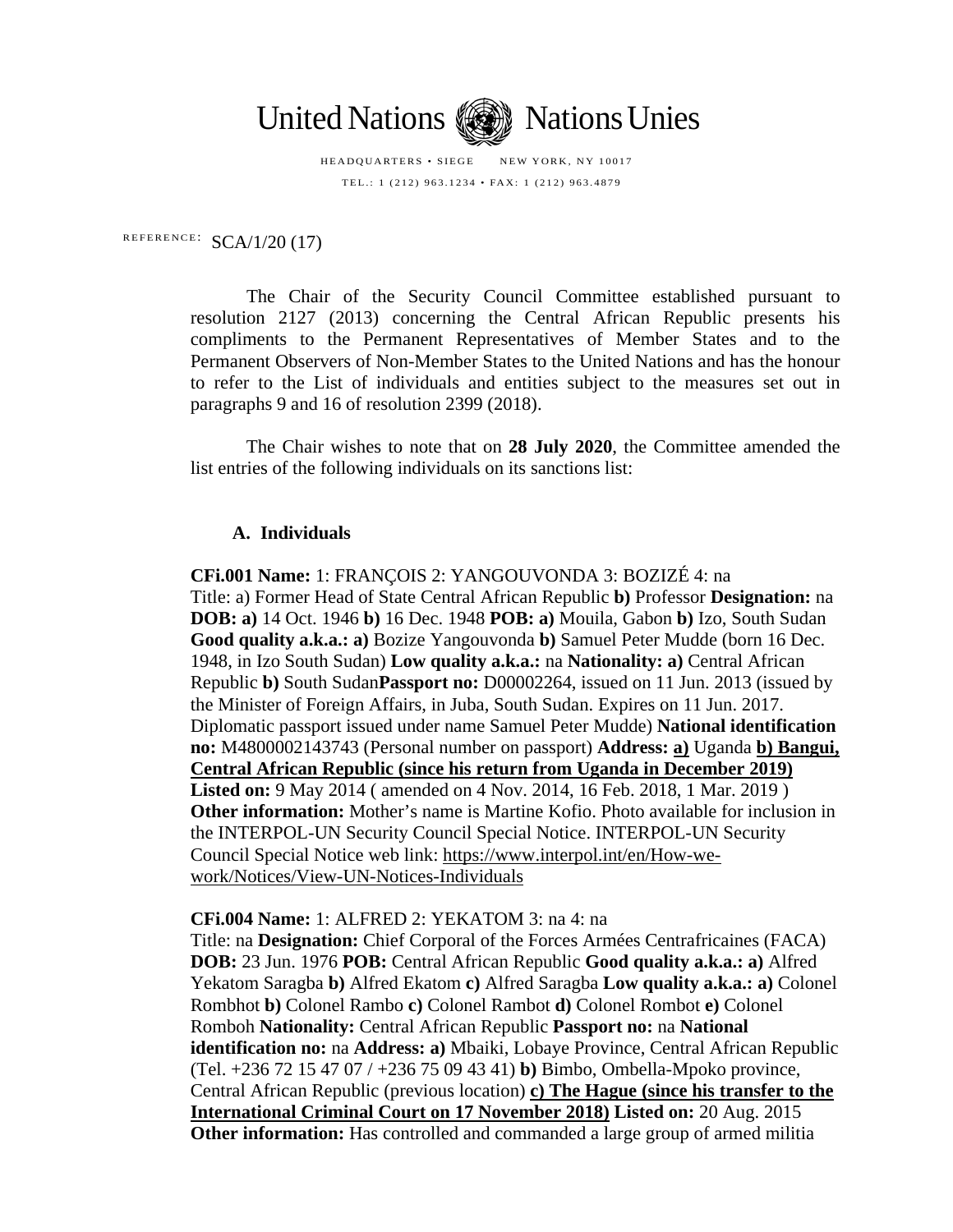PAGE  $2$ 

men. Father's name (adoptive father) is Ekatom Saragba (also spelled Yekatom Saragba). Brother of Yves Saragba, an anti-Balaka commander in Batalimo, Lobaye province, and a former FACA soldier. Physical description: eye colour: black; hair colour: bold; complexion: black; height: 170cm; weight: 100kg. Photo available for inclusion in the INTERPOL-UN Security Council Special Notice. INTERPOL-UN Security Council Special Notice web link: [https://www.interpol.int/en/How-we](https://www.interpol.int/en/How-we-work/Notices/View-UN-Notices-Individuals)[work/Notices/View-UN-Notices-Individuals](https://www.interpol.int/en/How-we-work/Notices/View-UN-Notices-Individuals)

## **CFi.005 Name:** 1: HABIB 2: SOUSSOU 3: na 4: na

Title: na **Designation: a)** Coordinator of anti-Balaka for Lobaye province **b)** Corporal **Master-corporal** of the Central African Armed Forces (FACA) **DOB:** 13 Mar. 1980 **POB:** Central African Republic **Good quality a.k.a.:** Soussou Abib**Low quality a.k.a.:** na **Nationality:** Central African Republic **Passport no:** na **National identification no:** na **Address:** Boda, Central African Republic (Tel. +236 72198628) **Listed on:** 20 Aug. 2015 **Other information:** Appointed as **anti-balaka** zone commander (COMZONE) of Boda on 11 April 2014 and on 28 June 2014, for the entire Lobaye Province. Under his command, targeted killings, clashes and attacks against humanitarian organizations and aid workers have continued to take place. Physical description: eye colour: brown; hair colour: black; height: 160cm; weight: 60kg. Photo available for inclusion in the INTERPOL-UN Security Council Special Notice. INTERPOL-UN Security Council Special Notice web link: <https://www.interpol.int/en/How-we-work/Notices/View-UN-Notices-Individuals>

## **CFi.007 Name:** 1: HAROUN 2: GAYE 3: na 4: na

Title: na **Designation:** Rapporteur of the political coordination of the Front Populaire pour la Renaissance de Centrafrique (FPRC) **DOB: a)** 30 Jan. 1968 **b)** 30 Jan. 1969 **POB:** na **Good quality a.k.a.: a)** Haroun Geye **b)** Aroun Gaye **c)** Aroun Geye **Low quality a.k.a.:** na **Nationality:** na **Passport no:** Central African Republic number O00065772 (letter O followed by 3 zeros), expires 30 Dec. 2019) **National identification no:** na **Address: a)** Bangui, Central African Republic **b) Ndélé, Bamingui-Bangoran Listed on:** 17 Dec. 2015 **Other information:** Gaye is a leader of the Front Populaire pour la Renaissance de Centrafrique (FPRC) (not listed) a marginalized ex-Seleka armed group in Bangui. He is also a leader of the so-called "Defense Committee" of Bangui's PK5 (known as PK5 Resistance' or 'Texas') (not listed), which extorts money from residents and threatens and employs physical violence. Gaye was appointed on 2 November 2014 by Nourredine Adam (CFi.002) as rapporteur of the political coordination of the FPRC. On 9 May 2014, the Security Council Committee established by resolution 2127 (2013) on CAR included Adam on its sanctions list. Photo available for inclusion in the INTERPOL-UN Security Council Special Notice. INTERPOL-UN Security Council Special Notice web link: <https://www.interpol.int/en/How-we-work/Notices/View-UN-Notices-Individuals>

**CFi.012 Name:** 1: ABDOULAYE 2: HISSENE 3: na 4: na **Title: na President of the Conseil National de Défense et de Sécurité (CNDS) and military leader of the Front Populaire pour la Renaissance de la Centrafrique Designation:** na **"general" DOB: a)** 1967 **b)** 1 Jan. 1967 **POB: a)** Ndele, Bamingui-Bangoran, Central African Republic **b)** Haraze Mangueigne, Chad **Good quality a.k.a.: a)** Abdoulaye Issène **b)** Abdoulaye Hissein **c)** Hissene Abdoulaye **d)** Abdoulaye Issène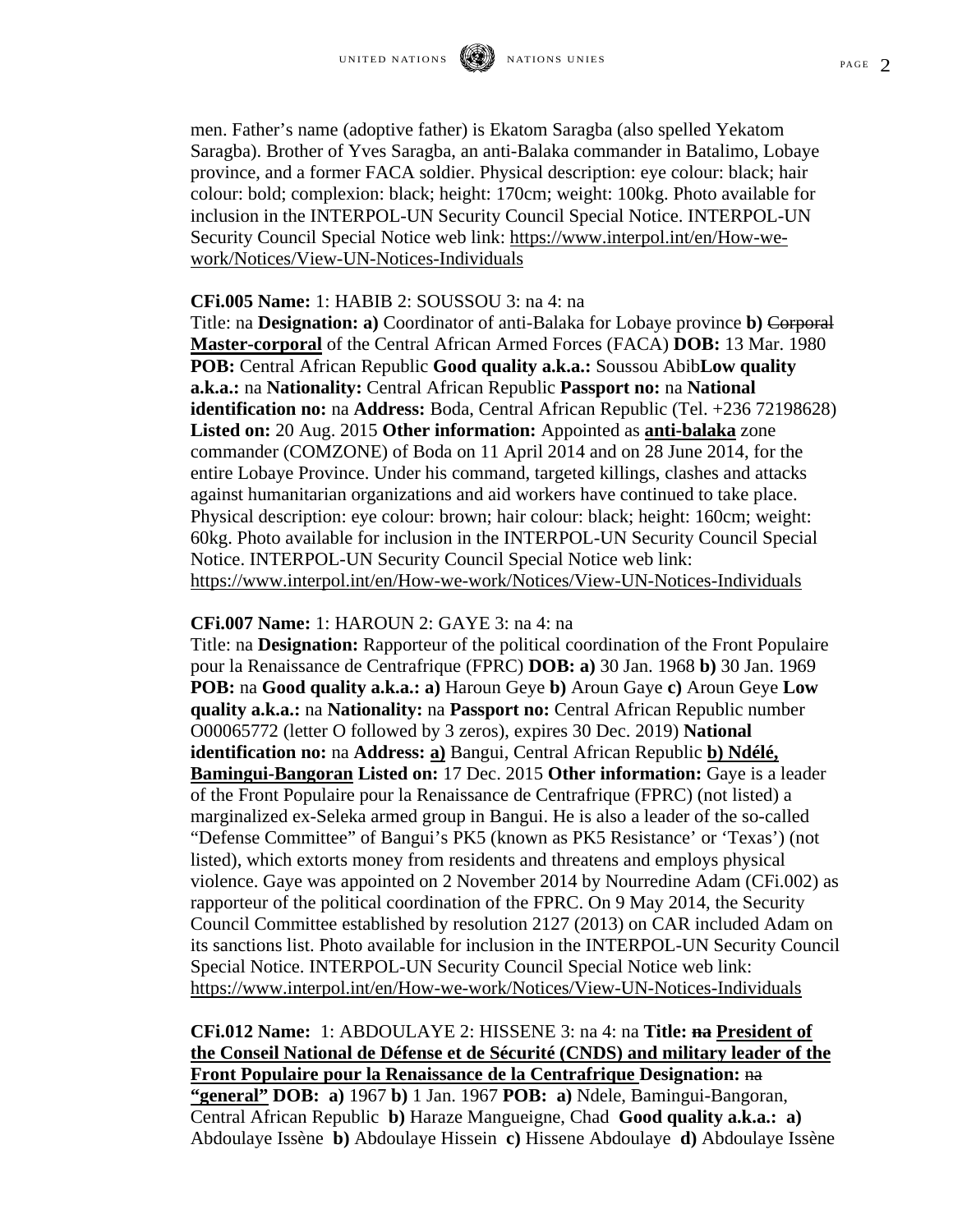Ramadane **e) Abdoulaye Issene Ramadan f) Issene Abdoulaye Low quality a.k.a.:** na **Nationality: a)** Central African Republic **b)** Chad **Passport no: a)** CAR diplomatic passport no. D00000897, issued on 5 Apr. 2013 (valid until 4 April 2018) **b) CAR diplomatic passport no. D00004262, issued on 11 March 2014 (expires on 10 March 2019) National identification no: Chad** national identity card no. 103- 00653129-22, issued on 21 Apr. 2009 (expires on 21 April 2019) **Address: a)** KM5, Bangui, Central African Republic **b)** Nana-Grebizi, Central African Republic **c)**  Ndjari, Ndjamena, Chad **d) Ndélé, Bamingui-Bangoran (main location since August 2016) Listed on:** 17 May 2017 (amended on 1 Mar. 2019, 18 Apr. 2019) **Other information:** Hissène was formerly the Minister of Youth and Sports as part of the Cabinet for the Central African Republic's former President Michel Djotodia. Prior to that, he was the head of the Convention of Patriots for Justice and Peace, a political party. He also established himself as a leader of armed militias in Bangui, in particular in the "PK5" (3rd district) neighborhood. **In October 2016, Abdoulaye Hissène was appointed President of the** *Conseil National de Défense et de Sécurité,*  **a body which was created at the time to gather military leaders and commanding fighters from all ex-Séléka factions. He has remained in this position since then, but has actual control over FPRC fighters only.** Father's name is Abdoulaye. Mother's name is Absita Moussa. Photo available for inclusion in the INTERPOL-UN Security Council Special Notice. INTERPOLUN Security Council Special Notice web link:<https://www.interpol.int/en/How-we-work/Notices/View-UN-NoticesIndividuals>

## **CFi.013 Name:** 1: MARTIN 2: KOUMTAMADJI 3: na 4: na

Title: na **Designation:** President and commander-in-chief of the Front Démocratique du Peuple Centrafricain (FDPC)**DOB: a)** 5 Oct. 1965 **b)** 3 Mar. 1965 **POB: a)**  Ndïnaba, Chad **b)** Kobo, Central African Republic **c)** Kabo, Central African Republic **Good quality a.k.a.: a)** Abdoulaye Miskine **b)** Abdoullaye Miskine **c)** Martin Nadingar Koumtamadji**d)** Martin Nkoumtamadji **e)** Martin Koumta Madji **f)** Omar Mahamat **Low quality a.k.a.:** na **Nationality: a)** Chad **b)** Central African Republic **c)**  Congo **Passport no: a)** CAR diplomatic passport no. 06FBO2262, issued on 22 Feb. 2007 (expired on 21 Feb. 2012) **b)** Congo service passport number SA0020249 , issued on 22 Jan. 2019 (expires on 21 January 2022) **National identification no:** na Address: a) Am Dafock, Vakaga prefecture, Central African Republic (last known location) **b) Ndjamena, Chad (since his arrest in November 2019) Listed on:** 20 Apr. 2020 ( amended on 5 May 2020 ) **Other information:** Martin Koumtamadji founded the FDPC in 2005. He joined the Séléka coalition in December 2012 before leaving it in April 2013 after the rebels took power in Bangui. After being arrested in Cameroon, he was then transferred to Brazzaville in the Republic of Congo. He always remained in command of his troops on the ground in the CAR even when he was in Brazzaville before returning to the CAR (between November 2014 and 2019). The FDPC signed the Political Agreement for Peace and Reconciliation in the CAR on 6 February 2019 but Martin Koumtamadji remains a threat to the peace, stability and security of the CAR. Photo available for inclusion in the INTERPOL-UN Security Council Special Notice. INTERPOL-UN Security Council Special Notice web link: <https://www.interpol.int/en/How-we-work/Notices/View-UN-Notices-Individuals>